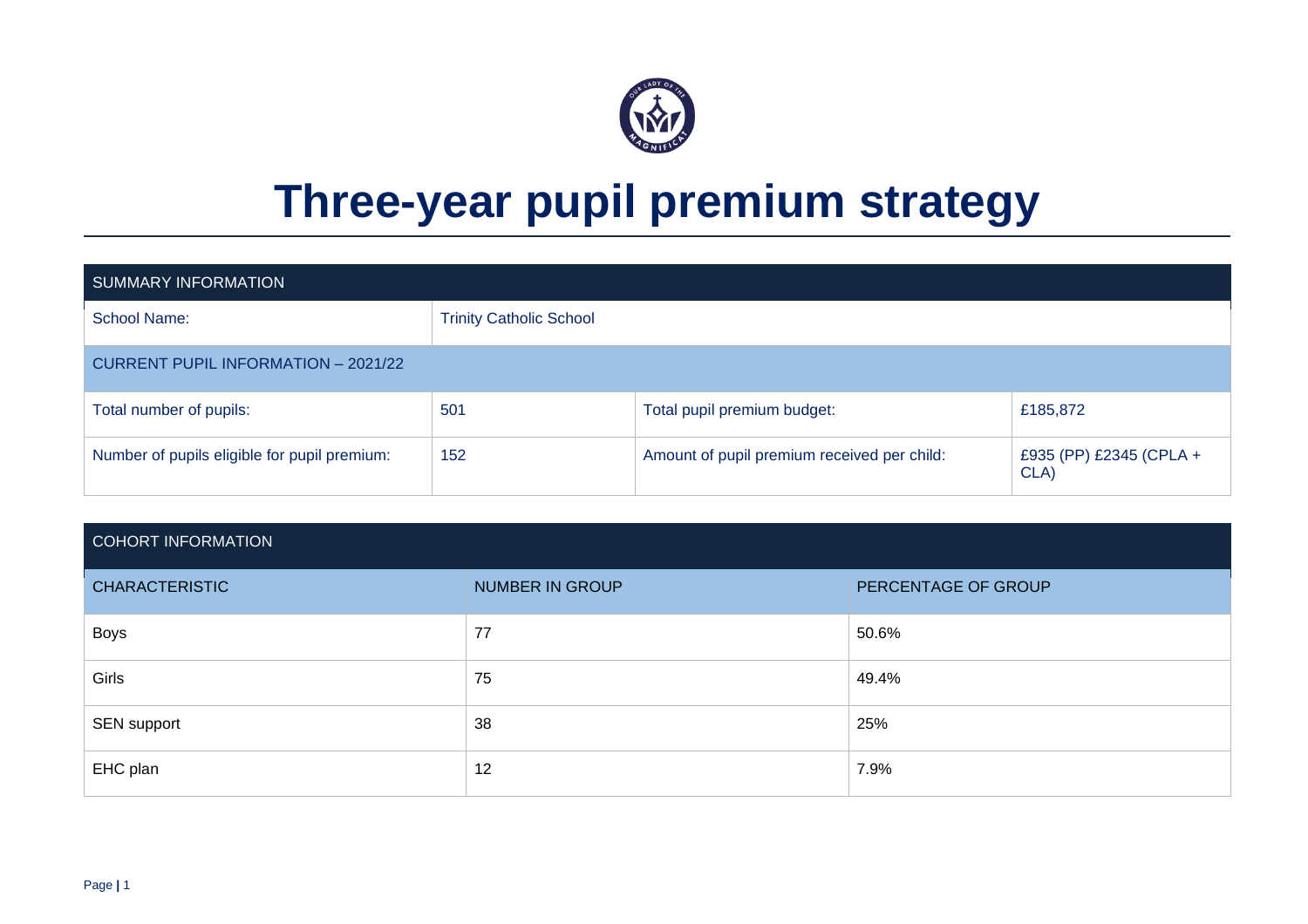| COHORT INFORMATION |               |      |  |  |  |  |
|--------------------|---------------|------|--|--|--|--|
| EAL                | 8             | 5.3% |  |  |  |  |
| <b>CLA</b>         | о<br><b>N</b> | 1.9% |  |  |  |  |
| <b>CPLA</b>        | 14            | 9.2% |  |  |  |  |

# **Assessment data**

| CURRENT PROGRESS AND ATTAINMENT (SECONDARY SCHOOLS) |                              |                                       |                          |         |         |         |  |  |
|-----------------------------------------------------|------------------------------|---------------------------------------|--------------------------|---------|---------|---------|--|--|
|                                                     | Pupils eligible<br>for pupil | Pupils not eligible for pupil premium | Data from previous years |         |         |         |  |  |
|                                                     | premium                      | School average                        | National average         | 2016/17 | 2017/18 | 2018/19 |  |  |
| Progress 8 score average                            | $-1.02$                      | $-0.30$                               |                          | $-0.91$ | $-1.32$ | $-0.97$ |  |  |
| Attainment 8 score average                          | 3.1                          | 4.0                                   | 3.1<br>4.7<br>2.9<br>3.1 |         |         |         |  |  |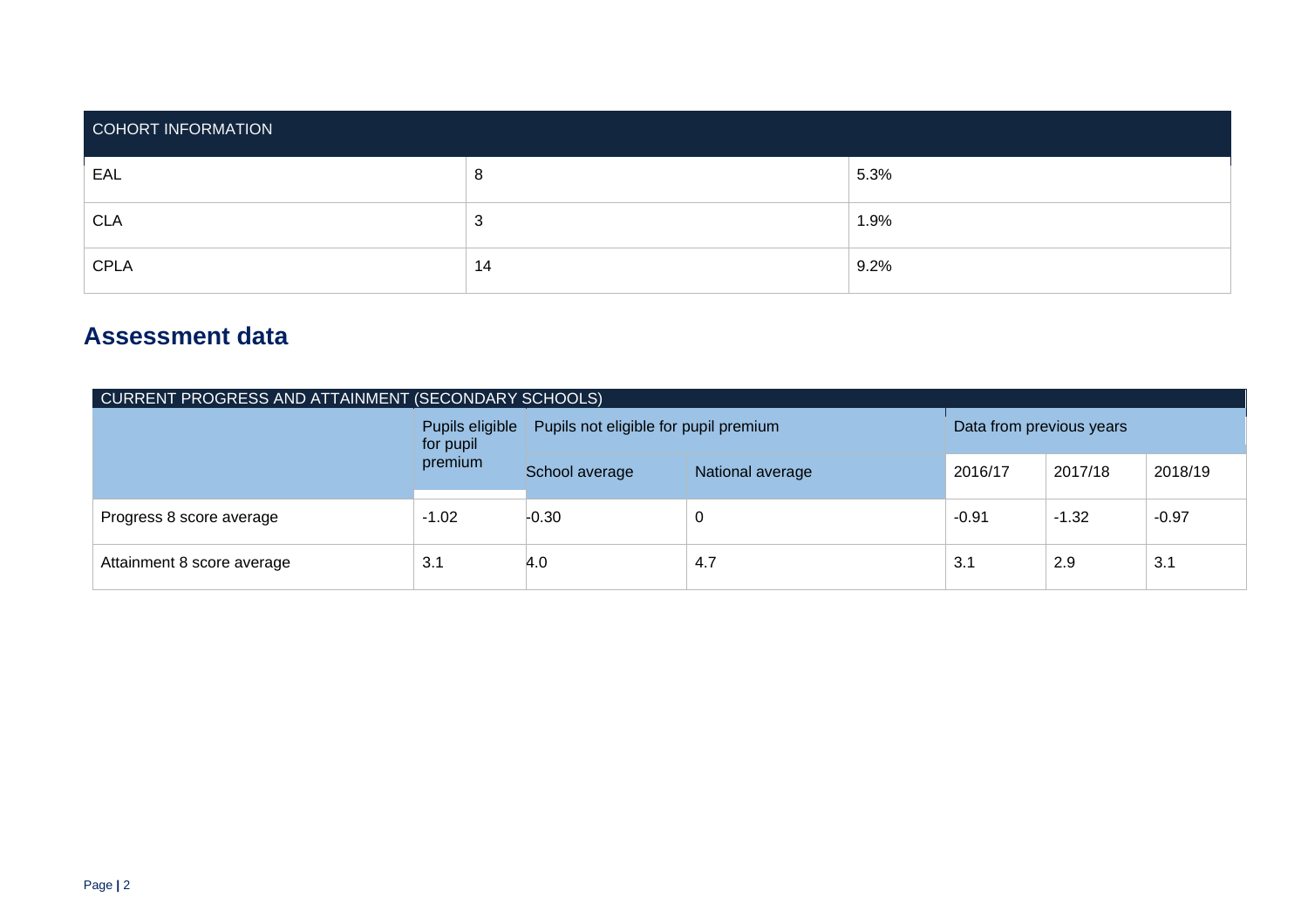| <b>OTHER DATA</b>      |                                                                                                 |                                                                                                                                                                                                                                                                             |
|------------------------|-------------------------------------------------------------------------------------------------|-----------------------------------------------------------------------------------------------------------------------------------------------------------------------------------------------------------------------------------------------------------------------------|
| Look at:               | Strengths                                                                                       | Weaknesses                                                                                                                                                                                                                                                                  |
| Attendance data        | Year 8 and 9 PP Attendance is higher<br>than Non-PP and higher than current<br>national average | At 86.3%, PP attendance is below both Non-PP and the<br>national average for secondary schools                                                                                                                                                                              |
| Behaviour data         | Current PP FTE and FTE (Rep) figures are currently<br>below the national average.               | Fixed Term Exclusion percentage is historically double<br>the national non-PP exclusion rate. This results in<br>students missing lessons and as such failing to make<br>expected progress. Current behaviour referrals for PP<br>students account for 40% of all referrals |
| Safeguarding referrals | There are no clear differences between PP and<br>Non-PP referrals on CPOMS                      |                                                                                                                                                                                                                                                                             |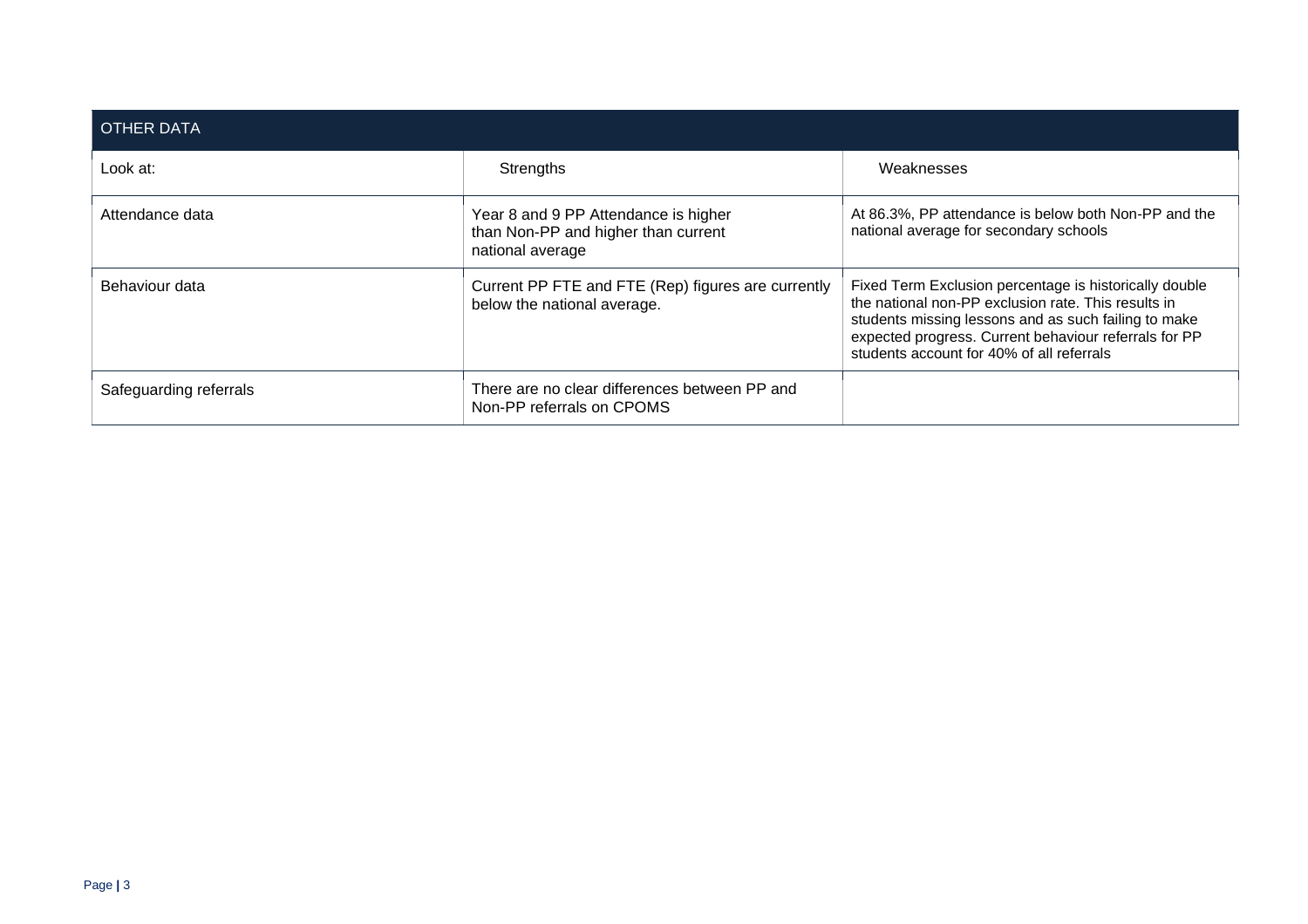#### LONG-TERM PLAN (3-YEAR TIMESCALE):

#### **1. Improve the progress of disadvantaged students through high quality teaching and learning.**

a) Ensuring the targets that have been set for disadvantaged students at Trinity Catholic School are aspirational based in the upper limit of FFT5.

b) Ensure that PP students are represented in all sets but in particular the higher sets across all departments.

c) Ensure all staff are using data when planning for disadvantaged students and that this is evident on seating plans.

d) Ensure that all Raising Attainment Meetings, meetings with HODs and HOYs and have a strong teaching and learning focus on disadvantaged pupils especially boys and those with SEN characteristics.

e) Develop whole school teaching and learning strategies to promote the progress of disadvantaged pupils.

f) Support teaching staff in effectively delivering school wide teaching and learning strategies developed for disadvantaged pupils ensuing that they are used all year.

g) Ensure there is a constant cycle of assessment, feedback and improvement for disadvantaged pupils and that this is planned for in lessons.

h) Support parents and students in effectively using the GCSE Pod and, MS Teams and Bromcom.

i) Focus on the teaching and learning disadvantaged boys are receiving and put strategies in place to promote progress and engagement

j) Support the teaching and learning department to ensure the quality of teaching within the school is consistently good.

#### **2. Effectively use data tracking points based on high quality assessment to identify PP students that a not making the required progress and target these students for interventions.**

a) Ensure all departments have in place quality assessments that result in accurate data tracking and provide information regarding gaps in knowledge.

b) Create an effective accountability cycle in which the progress of all disadvantaged students especially boys is discussed with the HODs, HOYs and classroom teachers resulting in effective in and out of class interventions.

c) Use accurate data to target disadvantaged students for high quality small group interventions that rotate to ensure disadvantaged students receive support in all their subjects.

d) Monitor the effectiveness and quality of the interventions that disadvantaged pupils receive through QA and data tracking.

e) Monitor the HODs and HOYs use of data to target interventions within their Department/Year group especially towards boys.

f) Monitoring the progress of all PP students in terms of achievement, progress, behaviour and attendance after each tracking point.

g) Implement a new mentoring system using data tracking points to promote the academic progress, motivation and positive behaviour of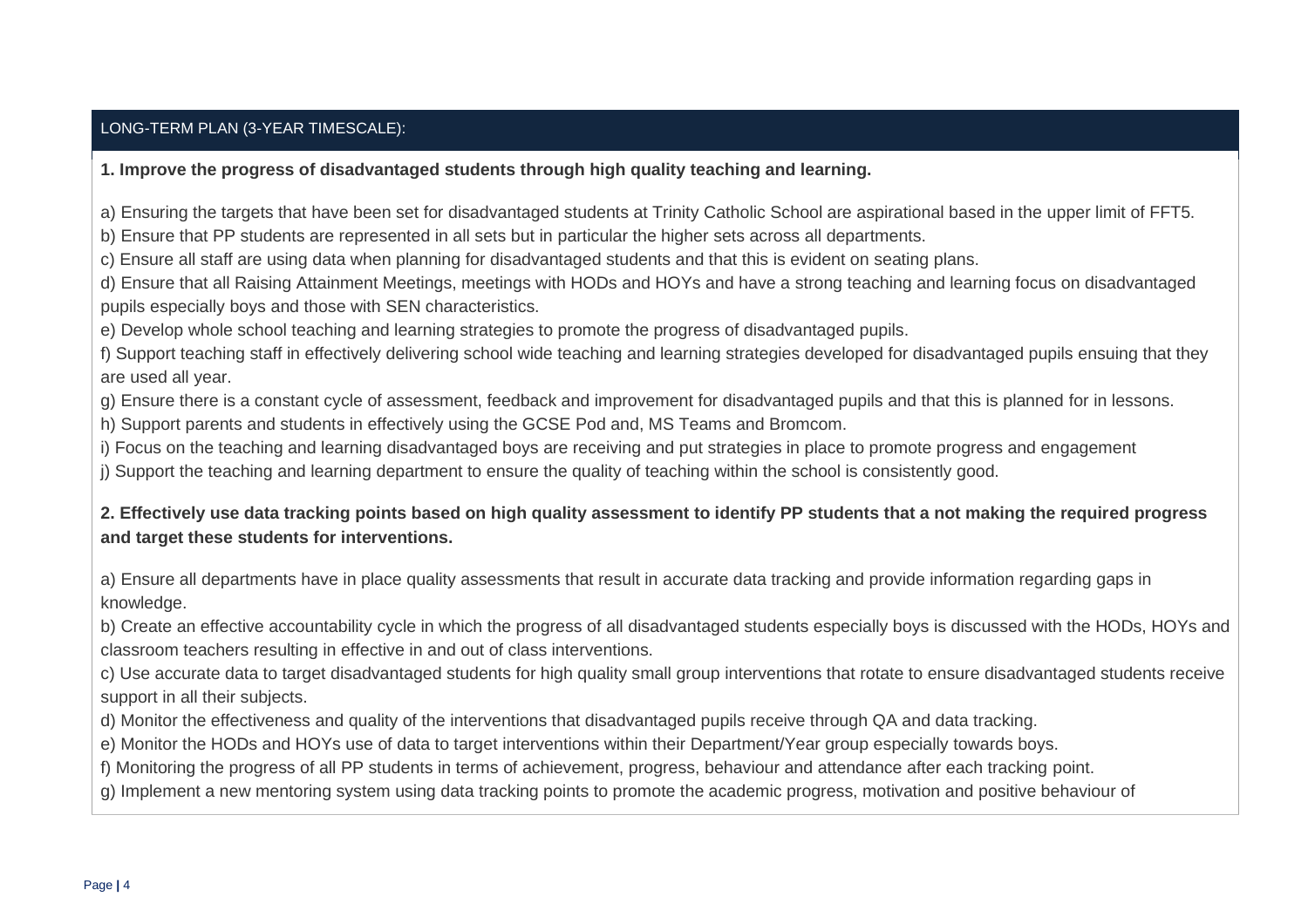disadvantaged students.

h) Share all findings with all relevant parties including governors and parents.

#### **3. Improve engagement with disadvantaged parents in the community.**

a) Focus on getting difficult to reach disadvantaged parents into school through phone calls and meeting after parents' evenings.

b) Monitor the work of the attendance officer regarding disadvantaged pupils.

c) Host family support evenings.

d) Use academic mentoring to promote parental engagement.

e) Create a parental toolkit to promote the learning of disadvantaged pupils at home.

#### **4. Ensure all PP students have a wide range of extra-curricular activities available to them to support progress and enrich their education and raise aspirations.**

a) Develop an enriching curriculum.

b) Provide a wide range of extracurricular activities for disadvantaged students to engage with.

c) Ensure all disadvantaged students are supported and prioritised in the decision making of their extracurricular activities.

d) Provide disadvantaged students with the opportunities to visit higher education establishments as well as work experience.

e) Provide disadvantaged students with opportunities to experience enriching activities such as the theatre and art galleries.

g) Ensure that disadvantaged students especially boys are represented on the student council, and in any decision making within the school.

h) All disadvantaged students to meet with the career adviser at the earliest opportunity during KS4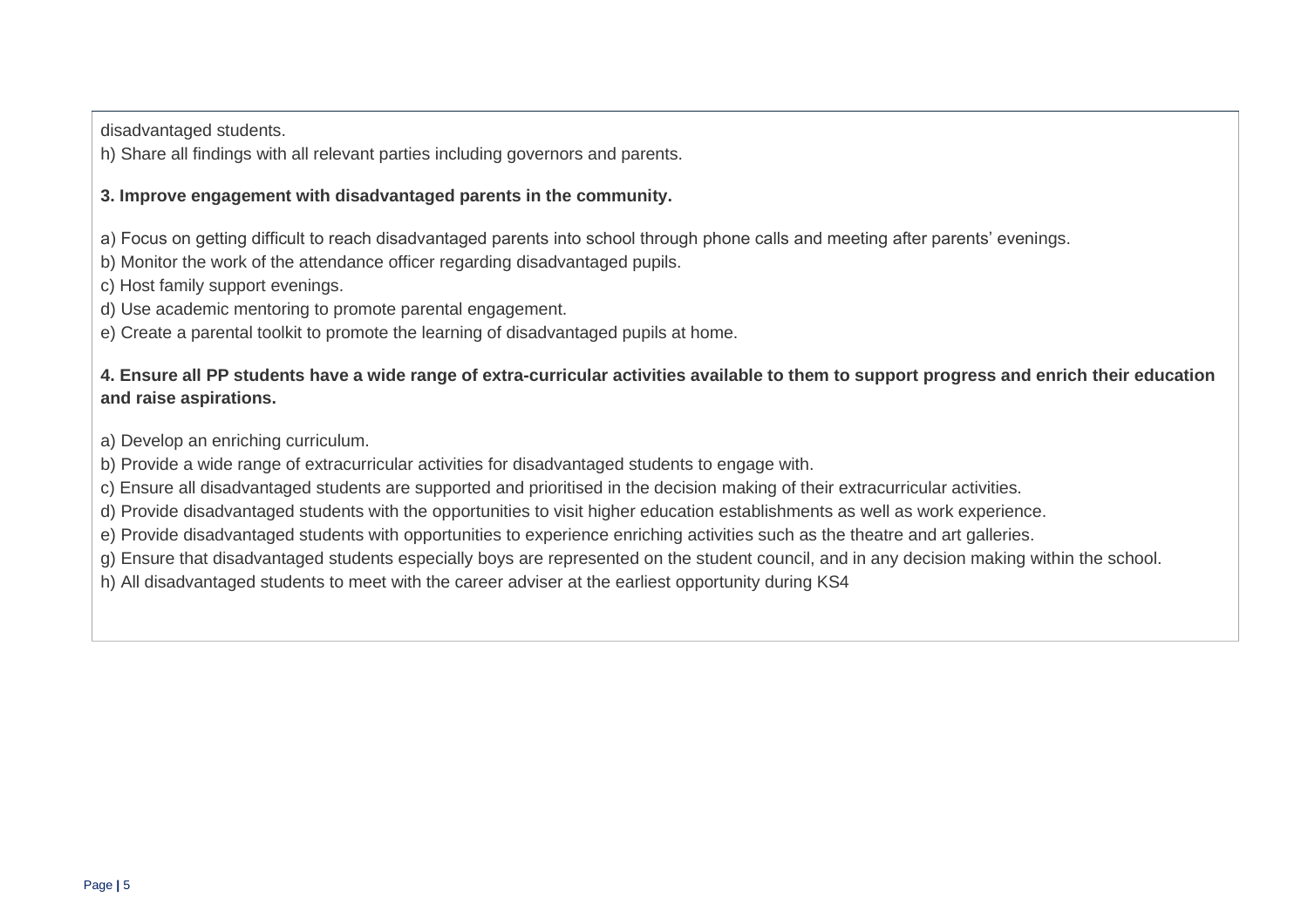#### PRIORITY 1

#### Member of staff responsible: Vice Principal

| Objectives                                                                                                                                                               | Success criteria                                                                                                                                                           | Actions to be taken                                                                                                                                                                                                          | Research<br>evidence basis                                                                                                                                                                                | By<br>whom | By when:                         | Resources<br>needed | Progress<br>indicators                                                                                                                                                    |
|--------------------------------------------------------------------------------------------------------------------------------------------------------------------------|----------------------------------------------------------------------------------------------------------------------------------------------------------------------------|------------------------------------------------------------------------------------------------------------------------------------------------------------------------------------------------------------------------------|-----------------------------------------------------------------------------------------------------------------------------------------------------------------------------------------------------------|------------|----------------------------------|---------------------|---------------------------------------------------------------------------------------------------------------------------------------------------------------------------|
| 1. Clarify and<br>embed<br>consistent<br>principles of<br>marking and<br>feedback in all<br>classrooms.<br>Focus on the 10<br><b>Principles of</b><br><b>Instruction</b> | A8 Overall $=$<br>39.9<br>A8 Eng = $8.13$<br>A8 Maths $=$<br>7.74<br>A8 $EBacc =$<br>11.39<br>A8 Open $=$<br>12.65<br>$EM$ Strong $=$<br>25.8%<br>$EM Standard =$<br>54.8% | 1. Deliver CPD session during Oct training<br>day on 'Trinity Way'<br>2. Complete all curriculum planning<br>documents and ensure that there is<br>consistency in the template used.<br>Calendar monitoring by line managers | Feedback<br>studies tend to<br>show very high<br>effects on<br>learning. EEF<br>studies have<br>shown that<br>consistent and<br>high quality<br>feedback can<br>increase<br>progress by up<br>to 8 months | PF         | $1 - Oct 22nd$<br>$2 - Nov 15th$ | None                | MER Cycle -<br>Book looks,<br>Learning walks,<br>pupil voice all<br>show alignment<br>to 'Trinity Way'<br>in all courses in<br>all areas by<br>end of Autumn<br>Half Term |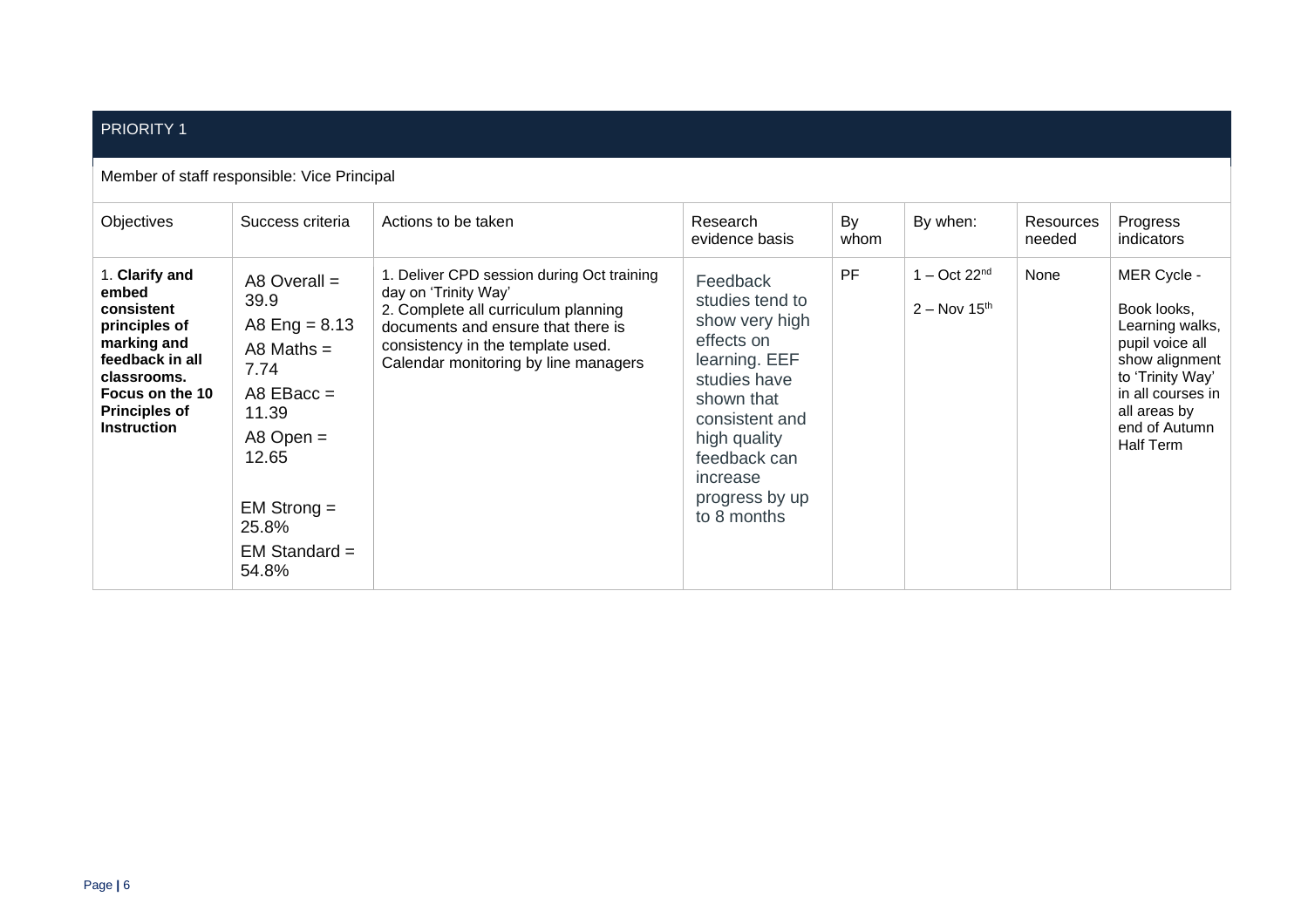| 2. Embed<br>consistent<br>approaches to<br>teaching and<br>learning using<br>the 10 Principles<br>of Instruction                         | A8 Overall $=$<br>39.9<br>A8 Eng = $8.13$<br>A8 Maths $=$<br>7.74<br>$AB$ EBacc =<br>11.39<br>$AB$ Open =<br>12.65<br>$EM$ Strong $=$<br>25.8%<br>$EM Standard =$<br>54.8% | 1. Targeted Reviews to be arranged for<br>priority subjects<br>2. Translate data drops to focus book looks<br>on specific students who are<br>underperforming/below target<br>3. Ensure that work completed in<br>assessment books aligns to the learning<br>journey for all subjects<br>4. Ensure a focus on<br>teachers/departments of concern within<br>the MER cycle                                                                                                                                                         | Consistent<br>classrooms<br>approaches which<br>are centered<br>around daily<br>review, modelling<br>and scaffolding<br>have consistently<br>high levels of<br>impact. | PF    | $1 - Nov 15th$<br>$2 - Nov 22nd$<br>$3 - Nov 22nd$<br>4 - Ongoing                   | None | MER Cycle -<br>Book looks,<br>Learning walks,<br>pupil voice all<br>show alignment<br>to 'Trinity Way'<br>in all courses in<br>all areas by<br>end of Autumn<br><b>Half Term</b> |
|------------------------------------------------------------------------------------------------------------------------------------------|----------------------------------------------------------------------------------------------------------------------------------------------------------------------------|----------------------------------------------------------------------------------------------------------------------------------------------------------------------------------------------------------------------------------------------------------------------------------------------------------------------------------------------------------------------------------------------------------------------------------------------------------------------------------------------------------------------------------|------------------------------------------------------------------------------------------------------------------------------------------------------------------------|-------|-------------------------------------------------------------------------------------|------|----------------------------------------------------------------------------------------------------------------------------------------------------------------------------------|
| 3. Develop KS3-<br><b>KS4 curriculum</b><br>pathways to<br>secure the<br>progress of<br>learners across<br>the range of prior<br>ability | A8 Overall $=$<br>39.9<br>A8 Eng = $8.13$<br>A8 Maths $=$<br>7.74<br>A8 $EBacc =$<br>11.39<br>$A8$ Open =<br>12.65<br>$EM$ Strong $=$<br>25.8%<br>$EM Standard =$<br>54.8% | 1. Communicate the use of learning<br>journey diagrams with parents and<br>students at the start of each half term<br>2. Curriculum plan and SOW alignment to<br>school priorities (SEND + PP) aimed to<br>improve outcomes<br>3. Review<br>Foundation/Developing/Secure/Excellence<br>usage in all subjects at KS3<br>4. Ensure that work completed in<br>assessment books aligns to the learning<br>journey for all subjects<br>5. KS3 Pathway review following each<br>data drop - correspondence with parents<br>and student | Appropriate<br>curriculum<br>pathways<br>support student<br>progress and are<br>aligned to work<br>sector<br>requirements                                              | PF/DH | $1 - Nov 1st$<br>$2 - Nov 15th$<br>$3 - Dec 1st$<br>$4 -$ Ongoing<br>$5 - Nov 15th$ | None | MER Cycle -<br>Book looks,<br>Learning walks,<br>pupil voice all<br>show alignment<br>to 'Trinity Way'<br>in all courses in<br>all areas by<br>end of Autumn<br><b>Half Term</b> |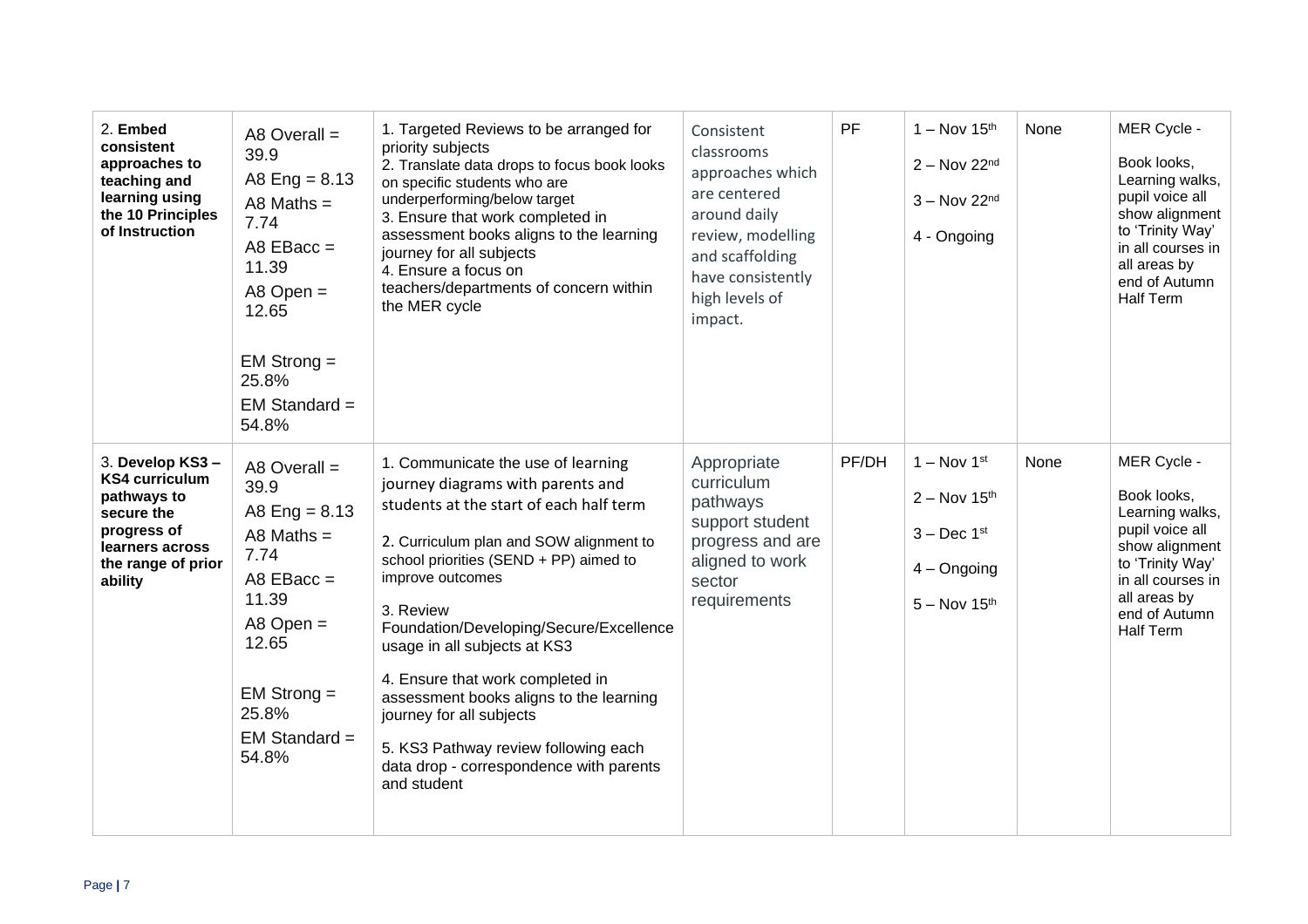## PRIORITY 2

Member of staff responsible: Senior Assistant Principal

| Objectives                                                                                                                                                                                                                                                                                                                                                                                         | Success criteria                                                                                                                                                  | Actions to be taken                                                                                                                                                                                             | Research evidence<br>basis                                                                                  | By<br>whom | By when                        | Resources needed | Progress indicators                                                                              |
|----------------------------------------------------------------------------------------------------------------------------------------------------------------------------------------------------------------------------------------------------------------------------------------------------------------------------------------------------------------------------------------------------|-------------------------------------------------------------------------------------------------------------------------------------------------------------------|-----------------------------------------------------------------------------------------------------------------------------------------------------------------------------------------------------------------|-------------------------------------------------------------------------------------------------------------|------------|--------------------------------|------------------|--------------------------------------------------------------------------------------------------|
| 1. Weekly Raising<br><b>Attainment Meetings</b><br>between Vice Principal,<br><b>Senior Assistant</b><br>Principal, SENCO, Head<br>of Maths, Head of<br><b>English and HoYs to</b><br>improve attainment<br>through identifying<br>students not yet making<br>adequate progress in<br><b>English and Maths and</b><br>to plan for specific<br>teaching to occur to<br>support improved<br>progress | A8 Overall $=$ 39.9<br>A8 Eng = $8.13$<br>A8 Maths = $7.74$<br>A8 $EBacc =$<br>11.39<br>A8 Open = $12.65$<br>$EM$ Strong $=$<br>25.8%<br>$EM Standard =$<br>54.8% | 1. Set up weekly<br>meetings<br>2. Ensure priority<br>focus on PP students<br>3. Weekly feedback<br>from Core HODs on<br>PP performance in<br>lessons focussing on<br>attendance,<br>engagement, book<br>review | Behaviour<br>interventions can<br>show up to 4<br>months accelerated<br>impact if targeted<br>appropriately | <b>PF</b>  | All in place<br>and<br>ongoing | None             | Attendance,<br>behaviour and<br>engagement of<br>Y11 PP students<br>increases during<br>the year |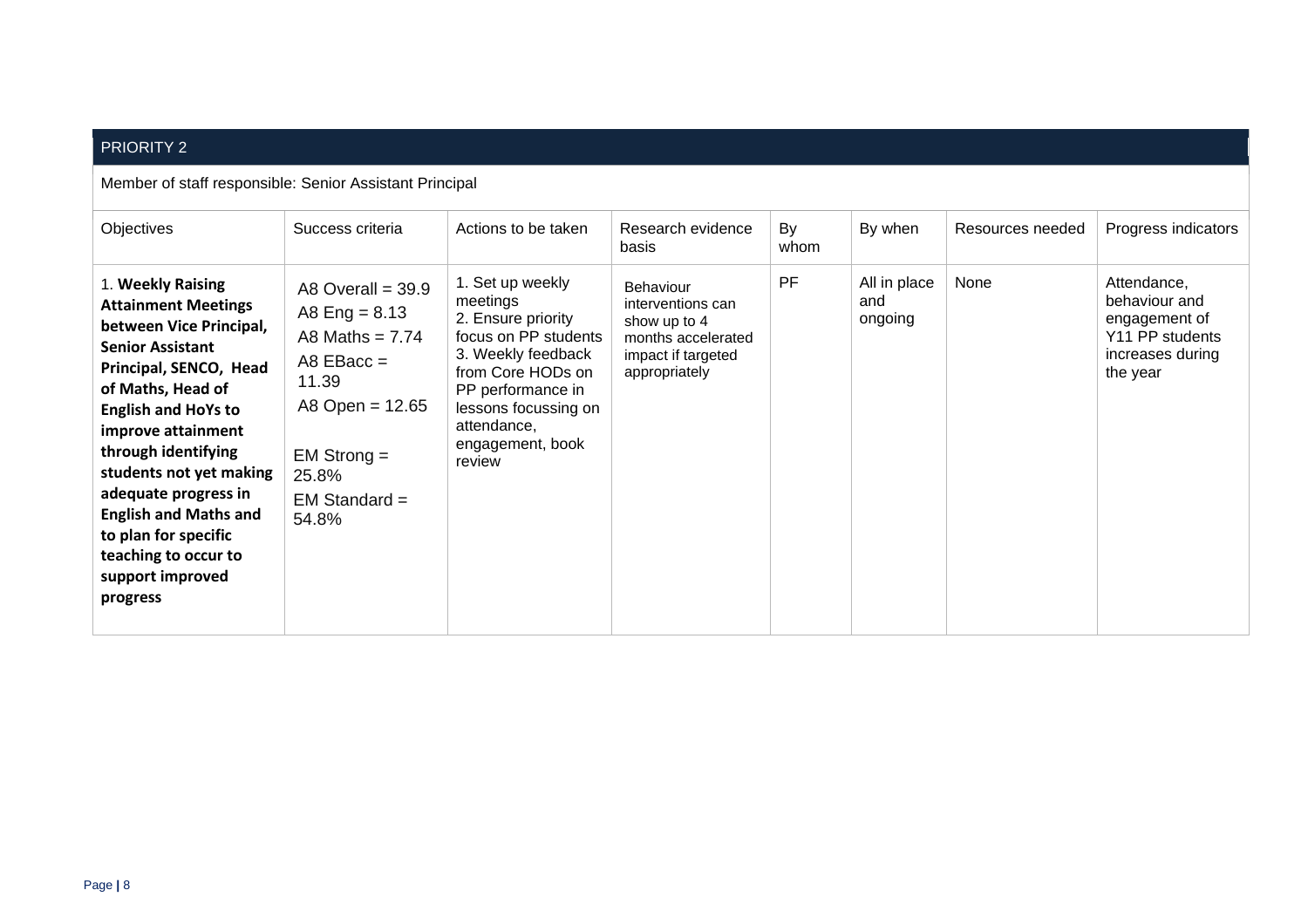| 2. Eng and Maths<br>teachers allocated as<br>Year 11 form tutors to<br>allow students<br>registration specific<br>subject intervention<br>classes. | A8 Overall = $39.9$<br>A8 Eng = $8.13$<br>A8 Maths = $7.74$<br>$ABEBacc =$<br>11.39<br>A8 Open = $12.65$<br>$EM$ Strong $=$<br>25.8%<br>$EM Standard =$<br>54.8% | 1. Set up Y11 tutor<br>team<br>2. Allocate students<br>according to DD<br>progress                                                           | Parental<br>engagement can<br>show up to 3<br>months<br>accelerated impact<br>if targeted<br>correctly | <b>VMc</b> | All in place<br>and<br>ongoing | None                                                | DC's show positive<br>trajectory towards<br>target at DD $1, 2, 3$       |
|----------------------------------------------------------------------------------------------------------------------------------------------------|------------------------------------------------------------------------------------------------------------------------------------------------------------------|----------------------------------------------------------------------------------------------------------------------------------------------|--------------------------------------------------------------------------------------------------------|------------|--------------------------------|-----------------------------------------------------|--------------------------------------------------------------------------|
| 3. Create tuition<br>timetable aimed at<br>closing progress gaps                                                                                   | A8 Overall = $39.9$<br>A8 Eng = $8.13$<br>A8 Maths = $7.74$<br>A8 $EBacc =$<br>11.39<br>A8 Open = 12.65<br>$EM$ Strong $=$<br>25.8%<br>$EM Standard =$<br>54.8%  | 1. Create timetable<br>for specific PP<br>students using Catch<br>up funding<br>2. Identify the<br>students in need of<br>additional support | Before/after school<br>programmes have<br>shown to improve<br>progress by up to 2<br>months            | <b>VMc</b> | Nov 15th                       | <b>Tuition contacts</b><br>and funds for<br>tuition | Progress shows<br>positive trajectory<br>towards target at<br>DD 1, 2, 3 |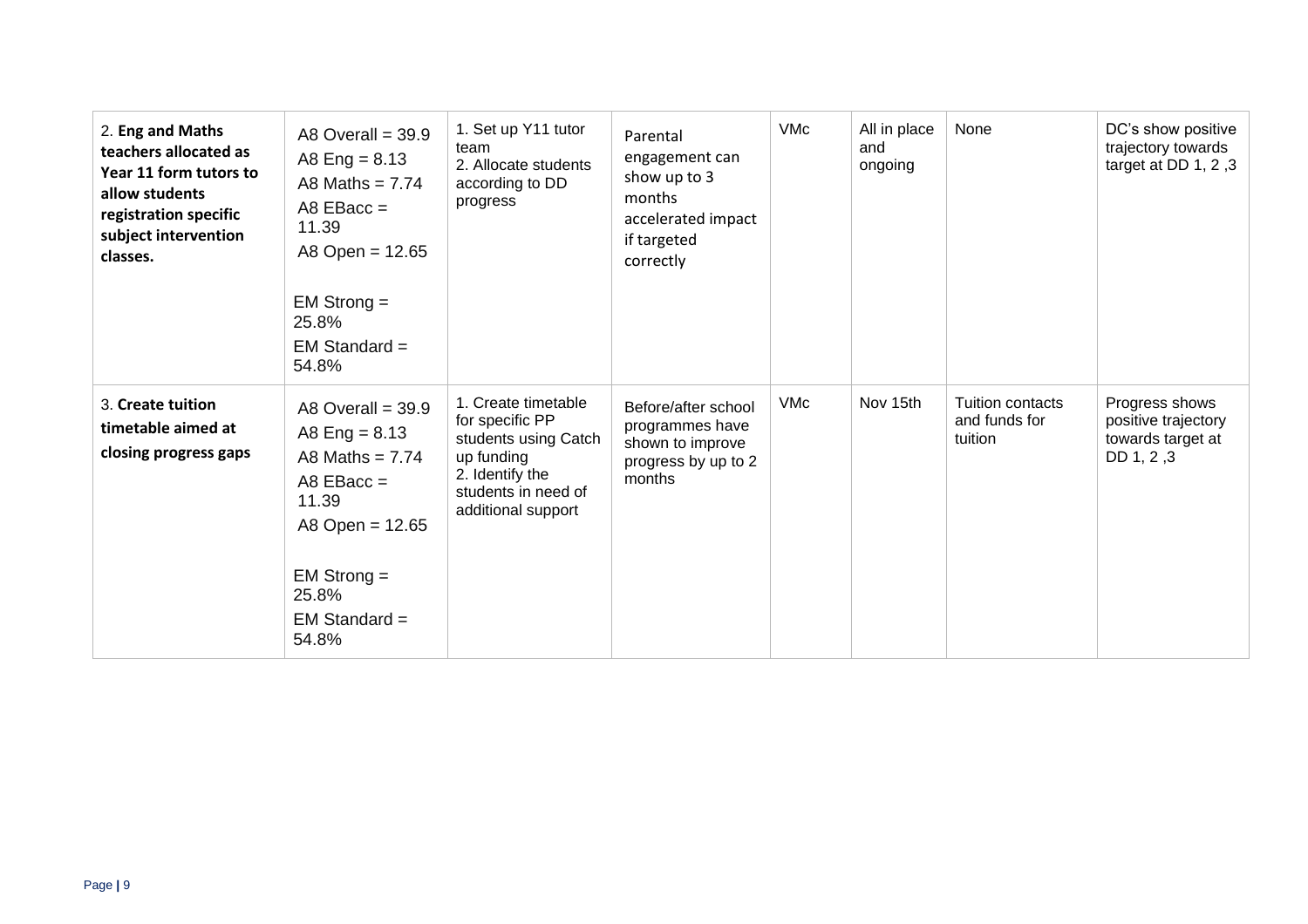| 4. Coordinate the<br>monitoring and<br>evaluation of PP<br>students through<br><b>Pastoral coordination of</b><br>attendance, homework,<br>behaviour, punctuality,<br>enrichment and rewards | Attendance for PP<br>>93%<br><b>Homework</b><br>compliance = equal<br>to Non PP<br>Behaviour Referrals,<br>FTEs inline with<br>cohort percentage<br><b>Punctuality referrals</b><br>in line with cohort<br>percentage<br>Positive referrals in<br>line with cohort<br>percentage | 1. HOYs ensure<br>daily, weekly, half<br>termly tasks in<br><b>Behaviour Action</b><br>Plan are completed<br>2. HOYs ensure<br>daily, weekly, half<br>termly tasks in<br><b>Attendance Action</b><br>Plan are completed | Behaviour<br>interventions can<br>show up to 4 months<br>accelerated impact if<br>targeted<br>appropriately | MA | Ongoing | HOY time<br>allowance | Inclusion indicators<br>for Attendance,<br>punctuality,<br>Referrals and<br>FTEs show<br>positive trend |
|----------------------------------------------------------------------------------------------------------------------------------------------------------------------------------------------|----------------------------------------------------------------------------------------------------------------------------------------------------------------------------------------------------------------------------------------------------------------------------------|-------------------------------------------------------------------------------------------------------------------------------------------------------------------------------------------------------------------------|-------------------------------------------------------------------------------------------------------------|----|---------|-----------------------|---------------------------------------------------------------------------------------------------------|
| 5. HOY specific focus<br>on engaging<br>students and parents<br>in learning<br>conversations                                                                                                 | Attendance for PP<br>>93%<br><b>Homework</b><br>compliance = equal<br>to Non PP<br>Behaviour Referrals,<br>FTEs inline with<br>cohort percentage<br><b>Punctuality referrals</b><br>in line with cohort<br>percentage<br>Positive referrals in<br>line with cohort<br>percentage | 1. Review DD<br>engagement scores<br>2. HOYs meet with<br>PP students of<br>concern as part of<br>two weekly cycle                                                                                                      | Parental<br>engagement can<br>show up to 3<br>months<br>accelerated impact<br>if targeted<br>correctly      | MA | Ongoing | HOY time<br>allowance | Progress shows<br>positive trajectory<br>towards target at<br>DD 1, 2, 3                                |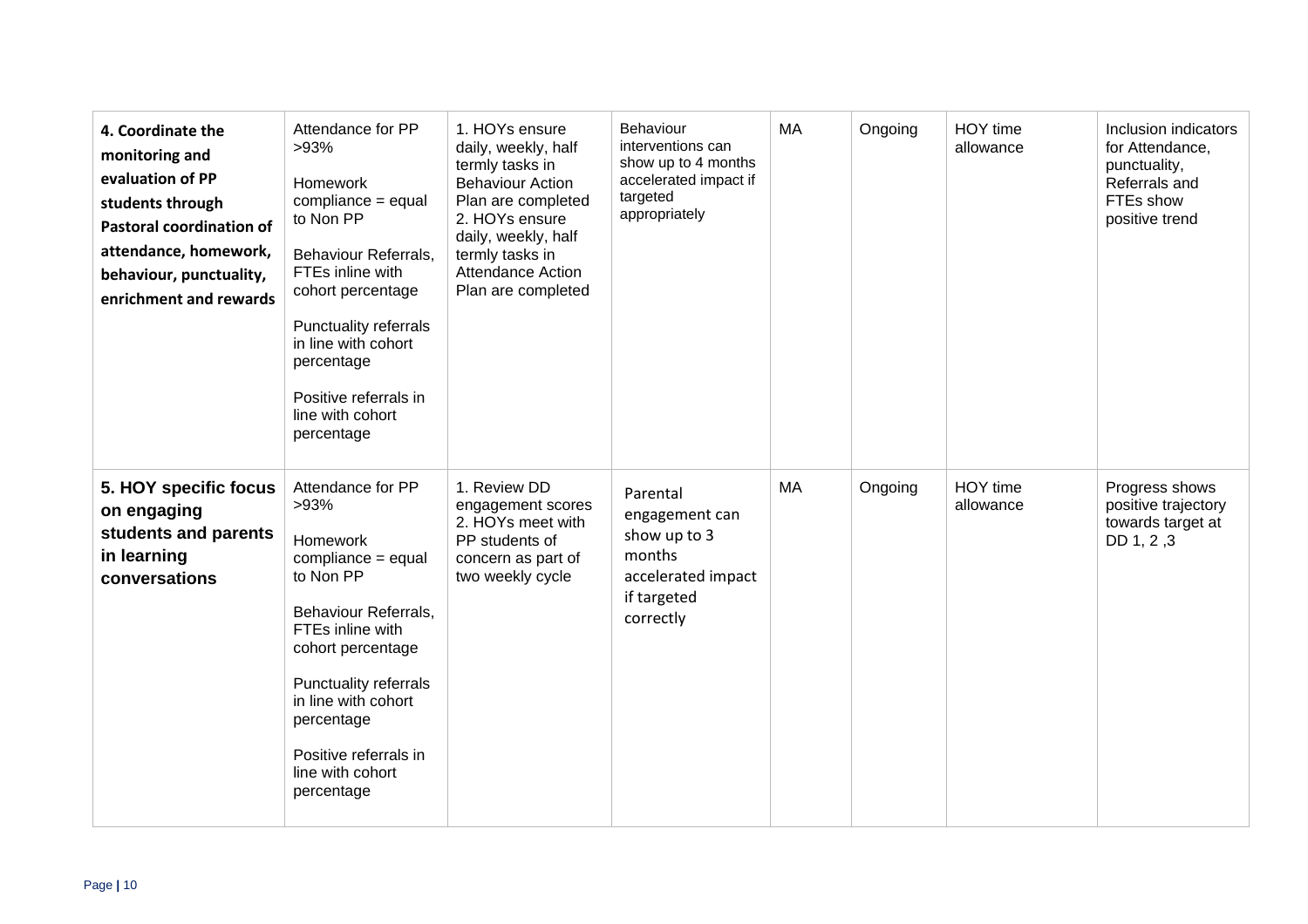| 6. Employment of<br><b>Pastoral</b><br>Coordinator/Attendance<br><b>Officer To improve</b><br>attendance of all, but<br>particularly pupil<br>premium students             | Attendance for PP<br>>93%                                                                                                                                                                                                                                                        | 1. Advertise, Recruit<br>and employ a<br>pastoral coordinator                                            | Parental<br>engagement can<br>show up to 3<br>months<br>accelerated<br>impact if targeted<br>correctly                 | <b>BM</b> | October<br>22nd              | HR support                                   | Pastoral<br>coordinator is<br>employed                                                                  |
|----------------------------------------------------------------------------------------------------------------------------------------------------------------------------|----------------------------------------------------------------------------------------------------------------------------------------------------------------------------------------------------------------------------------------------------------------------------------|----------------------------------------------------------------------------------------------------------|------------------------------------------------------------------------------------------------------------------------|-----------|------------------------------|----------------------------------------------|---------------------------------------------------------------------------------------------------------|
| 7. Provide Early Help<br>support and guidance<br>via pathway to change<br>programme for students<br>who are a cause for<br>concern for attendance<br>or general engagement | Attendance for PP<br>>93%<br><b>Homework</b><br>compliance = equal<br>to Non PP<br>Behaviour Referrals,<br>FTEx inline with<br>cohort percentage<br><b>Punctuality referrals</b><br>in line with cohort<br>percentage<br>Positive referrals in<br>line with cohort<br>percentage | 1. EHP2C is set up<br>for all PP students<br>especially Y11 who<br>inclusion indicators<br>are a concern | Social/Emotional<br>learning<br>programmes have<br>shown to improve<br>progress by up to 4<br>months                   | MA/LC     | November<br>15 <sub>th</sub> | EHP2C training for<br>all HOYs               | Inclusion indicators<br>for Attendance,<br>punctuality,<br>Referrals and<br>FTEs show<br>positive trend |
| 8. Coordinate early<br><b>CIAG pathway</b><br>interview sessions                                                                                                           | All PP have pathway<br>interviews and have<br>a12 month career<br>plan                                                                                                                                                                                                           | 1. Careers interviews<br>set up forY11 and<br>Y10 PP students as<br>priority                             | Appropriate<br>curriculum<br>pathways support<br>student progress<br>and are aligned to<br>work sector<br>requirements | MLa       | Nov 5th                      | <b>Prospects Careers</b><br>advisor sessions | Students have 12<br>month careers<br>plans                                                              |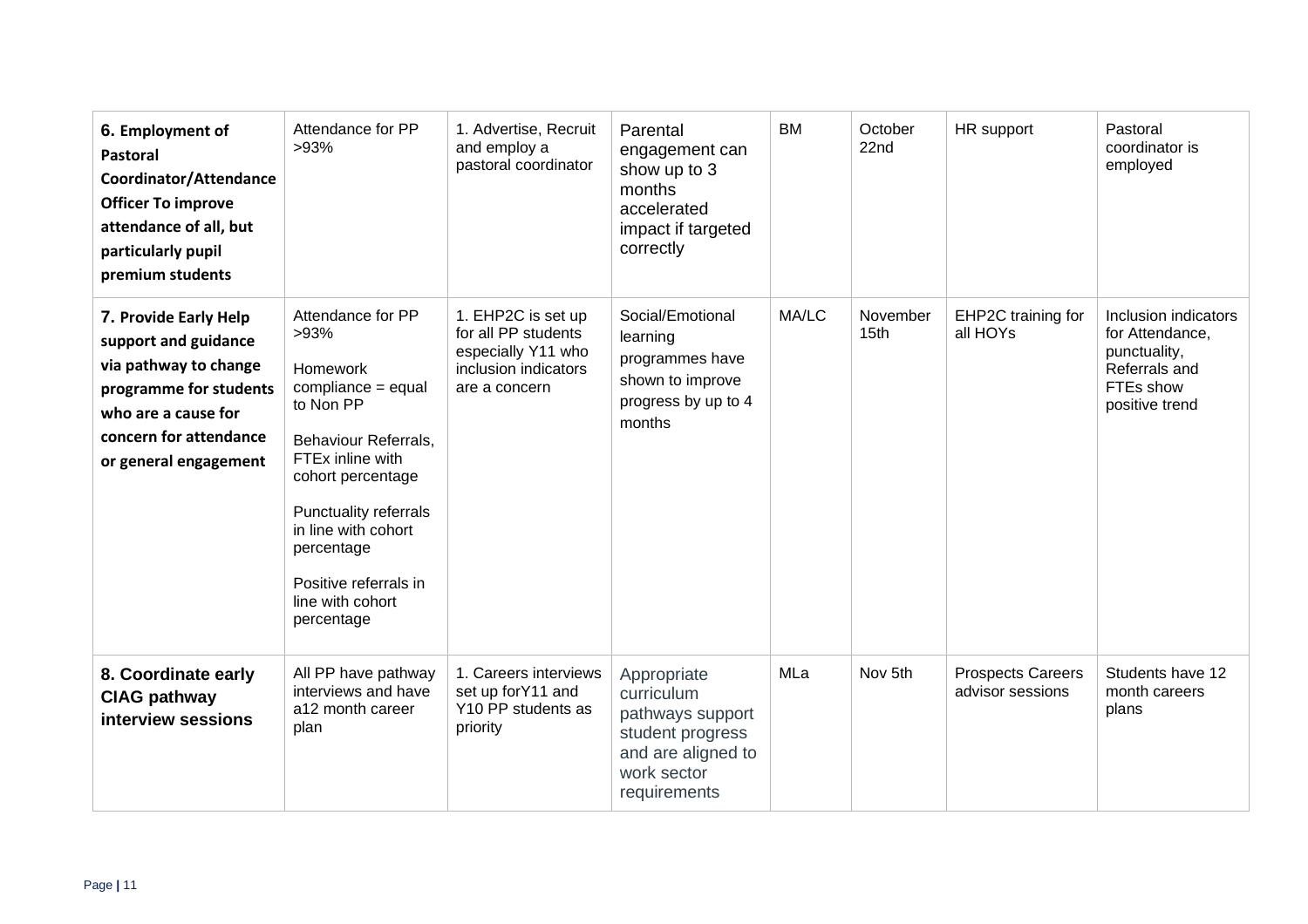## PRIORITY 3

#### Member of staff responsible: Senior Assistant Principal

| Objectives                                                                                                                                         | Success criteria                                                                              | Actions to be<br>taken                                                                                                                                                                                       | Research evidence<br>basis                                                                                  | By whom | By when<br>(include review<br>dates)          | Resources<br>needed              | Progress<br>indicators                          |
|----------------------------------------------------------------------------------------------------------------------------------------------------|-----------------------------------------------------------------------------------------------|--------------------------------------------------------------------------------------------------------------------------------------------------------------------------------------------------------------|-------------------------------------------------------------------------------------------------------------|---------|-----------------------------------------------|----------------------------------|-------------------------------------------------|
| 1. Focus on getting<br>difficult to reach<br>disadvantaged<br>parents into school<br>through phone calls<br>and meeting after<br>parents' evenings | <b>Attendance at Parents</b><br>Evening = $85%$<br>Attendance at Curriculum<br>Events = $85%$ | 1. Coordinate<br>phonecalls to<br>each PP parent<br>2 weeks prior<br>and 1 week prior<br>and on day of<br>event.<br>2. Meeting with<br>parents to review<br>parents evening<br>and actions<br>moving forward | Parental<br>engagement can<br>show up to 3<br>months<br>accelerated<br>impact if targeted<br>correctly      | МA      | Ongoing                                       | Admin<br>team time<br>allocation | Attendance at<br>parents evenings<br>and events |
| 2. Monitor the work<br>of the attendance<br>officer regarding<br>disadvantaged<br>pupils                                                           | Attendance for PP > 93%                                                                       | 1. Attendance<br>office<br>implements Daily<br>and Weekly<br>tasks as part of<br>the Attendance<br>Action Plan.<br>2. Two weekly<br>line management<br>meetings to<br>review actions                         | Behaviour<br>interventions can<br>show up to 4<br>months accelerated<br>impact if targeted<br>appropriately | MA      | Employ<br>attendance<br>officer<br>(22/10/21) | HR support<br>for<br>recruitment | <b>PP</b> Attendance                            |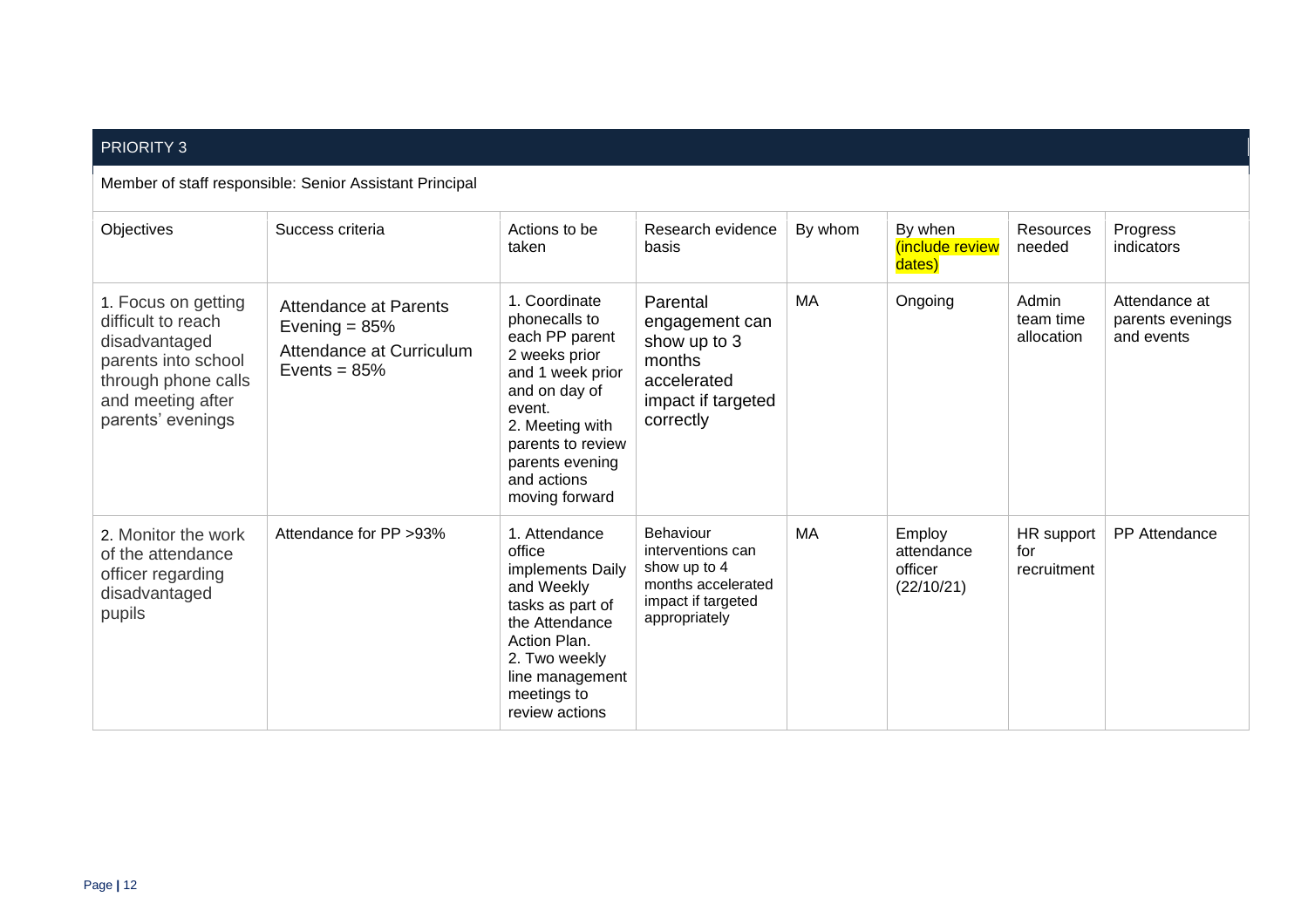| 3. Host family<br>support evenings                                                                                        | Attendance at Curriculum<br>Events = $85%$                                                                     | 1. Set up Family<br>Support<br>Evenings each<br>half term to focus<br>on feedback<br>from parents and<br>identification of<br>support                                                      | Parental<br>engagement can<br>show up to 3<br>months<br>accelerated<br>impact if targeted<br>correctly | MA/PF     | November 5th                 | Admin<br>team time<br>allocation | Attendance at<br>parents evenings<br>and events |
|---------------------------------------------------------------------------------------------------------------------------|----------------------------------------------------------------------------------------------------------------|--------------------------------------------------------------------------------------------------------------------------------------------------------------------------------------------|--------------------------------------------------------------------------------------------------------|-----------|------------------------------|----------------------------------|-------------------------------------------------|
| 4. Use academic<br>mentoring to<br>promote parental<br>engagement                                                         | PP parents report confidence<br>in supporting their child<br>prepare for GCSE<br>examinations via parent voice | 1. Set up<br>academic<br>mentoring<br>sessions with<br>specific staff and<br>PP students<br>2. Invite parents<br>into school to<br>review every two<br>weeks (students<br>of concern only) | Parental<br>engagement can<br>show up to 3<br>months<br>accelerated<br>impact if targeted<br>correctly | <b>PF</b> | November<br>15 <sub>th</sub> | Admin<br>team time<br>allocation | Attendance at<br>parents evenings<br>and events |
| 5. Create a parental<br>toolkit (aligned to<br>GCSE Pod) to<br>promote the learning<br>of disadvantaged<br>pupils at home | PP parents report confidence<br>in supporting their child<br>prepare for GCSE<br>examinations via parent voice | 1. Create toolkit<br>to be set up at<br>first Family<br><b>Support Evening</b>                                                                                                             | Parental<br>engagement can<br>show up to 3<br>months<br>accelerated<br>impact if targeted<br>correctly | <b>PF</b> | November 5th                 | Admin<br>team time<br>allocation | Attendance at<br>parents evenings<br>and events |

| <b>PRIORITY 4</b><br>Member of staff responsible: Senior Assistant Principal |                  |                        |                            |         |         |                     |                        |  |
|------------------------------------------------------------------------------|------------------|------------------------|----------------------------|---------|---------|---------------------|------------------------|--|
| Objectives                                                                   | Success criteria | Actions to be<br>taken | Research<br>evidence basis | By whom | By when | Resources<br>needed | Progress<br>indicators |  |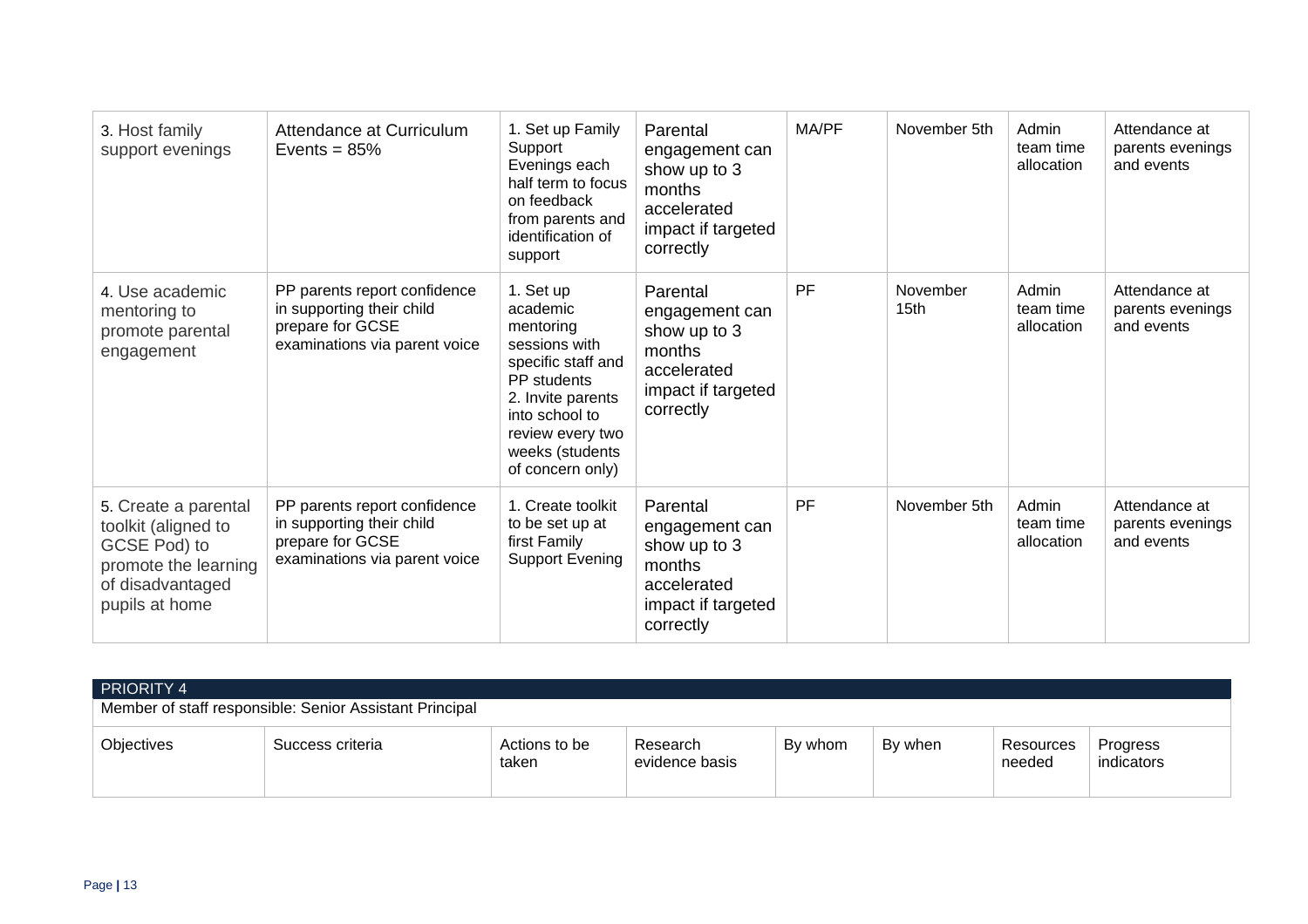| 1. Provide a wide<br>range of<br>extracurricular<br>activities for<br>disadvantaged<br>students to engage<br>with.                                                 | Majority of PP students attend<br>at least one enrichment each<br>week                           | 1. Develop<br>enrichment<br>timetable                                                             | Before/after<br>school<br>programmes<br>have shown to<br>improve progress<br>by up to 2 months                            | <b>MA</b> | Ongoing          | Staff time<br>within<br>meeting<br>allowance | PP student<br>attendance at<br>extra curricular<br>sessions |
|--------------------------------------------------------------------------------------------------------------------------------------------------------------------|--------------------------------------------------------------------------------------------------|---------------------------------------------------------------------------------------------------|---------------------------------------------------------------------------------------------------------------------------|-----------|------------------|----------------------------------------------|-------------------------------------------------------------|
| 2. Ensure all<br>disadvantaged<br>students are<br>supported and<br>prioritised in the<br>decision making of<br>their extracurricular<br>activities                 | Regular meetings with PP<br>students which develop<br>actions for enrichment                     | 1. Meet with PP<br>cohort selection<br>every two weeks<br>to discuss<br>enrichment and<br>support | Before/after<br>school<br>programmes<br>have shown to<br>improve progress<br>by up to 2 months                            | MA        | November<br>23rd | HOY time<br>allowance                        | Pupil voice                                                 |
| 3. Provide<br>disadvantaged<br>students with the<br>opportunities to visit<br>higher education<br>establishments as<br>well as work<br>experience                  | All PP students have the<br>opportunity to visit local<br>universities and Oxbridge<br>each year | 1. Set up visits<br>to universities<br>2. Set up EVC<br>training                                  | Appropriate<br>curriculum<br>pathways<br>support student<br>progress and are<br>aligned to work<br>sector<br>requirements | MLa       | November<br>30th | None                                         | Attendance on<br>Uni visits                                 |
| 4. Ensure that<br>disadvantaged<br>students especially<br>boys are<br>represented on the<br>student council, and<br>in any decision<br>making within the<br>school | PP placement on Students<br>Council is proportional                                              | 1. Review<br><b>Student Council</b><br>every half term                                            | Before/after<br>school<br>programmes<br>have shown to<br>improve progress<br>by up to 2 months                            | <b>MA</b> | Ongoing          | None                                         | Pupil voice                                                 |